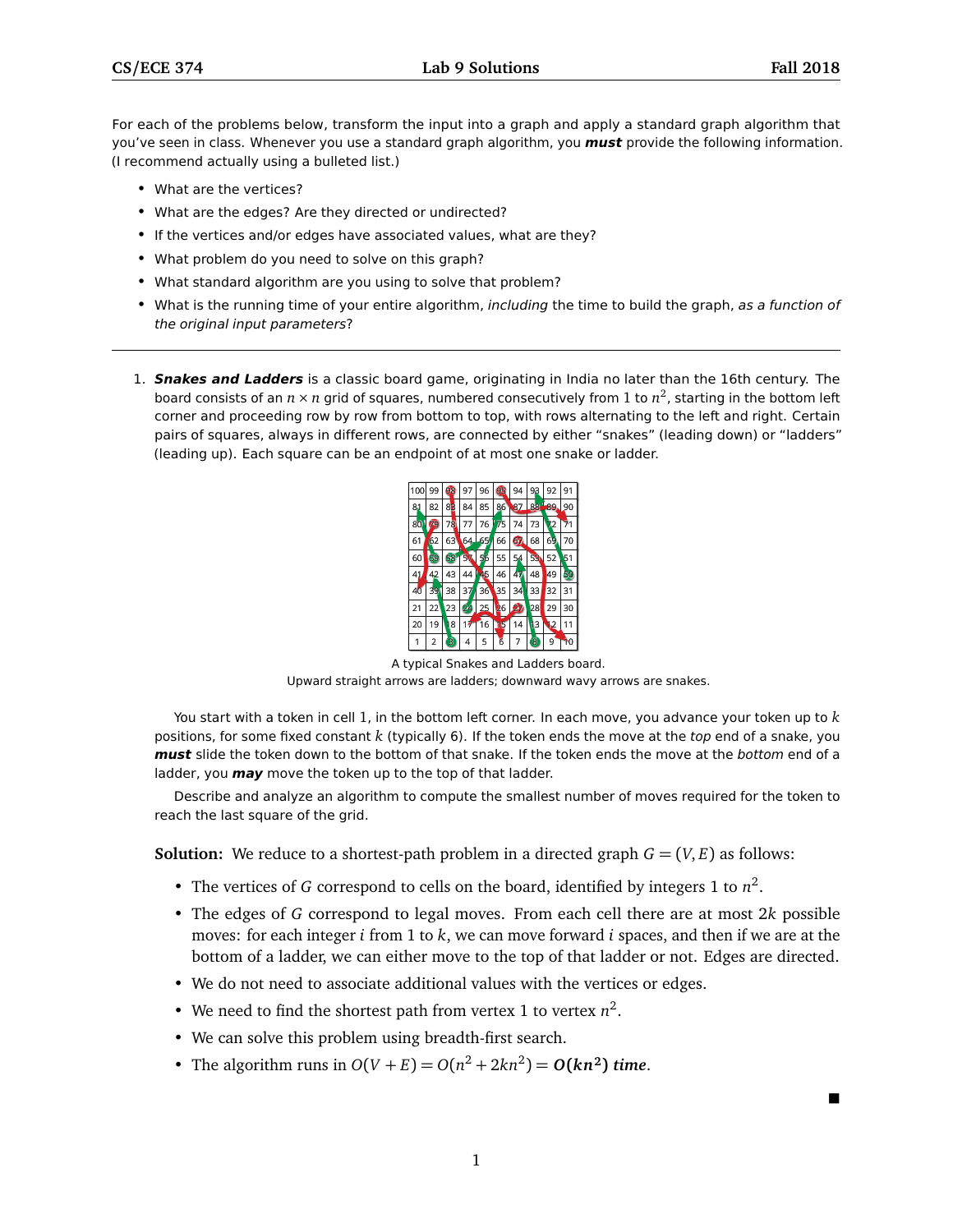$\blacksquare$ 

 $\blacksquare$ 

2. Let *G* be a connected undirected graph. Suppose we start with two coins on two arbitrarily chosen vertices of *G*. At every step, each coin must move to an adjacent vertex. Describe and analyze an algorithm to compute the minimum number of steps to reach a configuration where both coins are on the same vertex, or to report correctly that no such configuration is reachable. The input to your algorithm consists of a graph  $G = (V, E)$  and two vertices  $u, v \in V$  (which may or may not be distinct).

**Solution (product construction):** Let  $G = (V, E)$  denote the input graph, and let *s* and *t* denote the initial locations of the two coins. We reduce to a shortest-path problem in an undirected graph  $G' = (V', E')$  as follows:

- $V' = V \times V = \{(u, v) \mid u \in V \text{ and } v \in V\}$ ; the vertices of *G*' correspond to possible placements of the two coins.
- $E' = \{(u, v)(u', v') \mid uu' \in E \text{ and } vv' \in E\}$ . The edges of *G'* correspond to legal moves by the two coins. Edges are undirected, because any move by the two coins can be reversed.
- We do not need to associate additional values with the vertices or edges.
- We need to find the shortest-path distance from vertex  $(s, t)$  to any vertex of the form  $(v, v)$ .
- First we compute the shortest-path distance from  $(s, t)$  to every vertex in  $G'$  that is reachable from (*s*, *t*) using breadth-first search. Then a simple for-loop over the vertices of the input graph *G* finds the minimum distance to any marked vertex of the form  $(v, v)$ . In particular, if no vertex  $(v, v)$  is reachable from  $(s, t)$ , then no vertex  $(v, v)$  will be marked by the breadth-first search, and so the algorithm will correct report min $\emptyset = \infty$ .
- The resulting algorithm runs in  $O(V' + E') = O(V^2 + E^2)$  time.

**Solution (parity construction):** Let  $G = (V, E)$  denote the input graph, and let *s* and *t* denote the initial locations of the two coins. Any sequence of *k* moves that bring the two coins to a common vertex *v* defines a walk of length 2*k* from *s* through *v* to *t*. Thus, we are looking for the shortest walk from *s* to *t* with even length. We reduce to a standard shortest-path problem in a new graph  $G' = (V', E')$  as follows:

- $V' = V \times \{0, 1\} = \{ (v, b) | b \in V \text{ and } b \in \{0, 1\} \}.$
- $E' = \{(u, b)(v, 1 b) \mid uv \in E \text{ and } b \in \{0, 1\}\}\.$  Then for any walk  $v_0 \to v_1 \to v_2 \to \cdots \to v_\ell$  in *G*, there is a corresponding yielk  $(v_0, 0) \times (v_1, 1) \times (v_2, 0) \times \cdots \times (v_n \mod 2)$  in *G*'. Thus, eventually there is a corresponding walk  $(v_0, 0) \rightarrow (v_1, 1) \rightarrow (v_2, 0) \rightarrow \cdots \rightarrow (v_\ell, \ell \mod 2)$  in *G*<sup>'</sup>. Thus, every even-length walk from *s* to *t* in *G* corresponds to a walk in  $G'$  from (*s*, 0) to (*t*, 0) and vice versa.
- We do not need to associate additional values with the vertices or edges.
- We need to find the shortest-path distance in  $G'$  from vertex  $(s, 0)$  to  $(t, 0)$ .
- We can compute this shortest-path distance using breadth-first search starting at (*s*,0). In particular, if there is no even-length path from *s* to *t* in *G*, the breadth-first search will not mark (*t*, 0).
- The resulting algorithm runs in  $O(V' + E') = O(V + E)$  time.